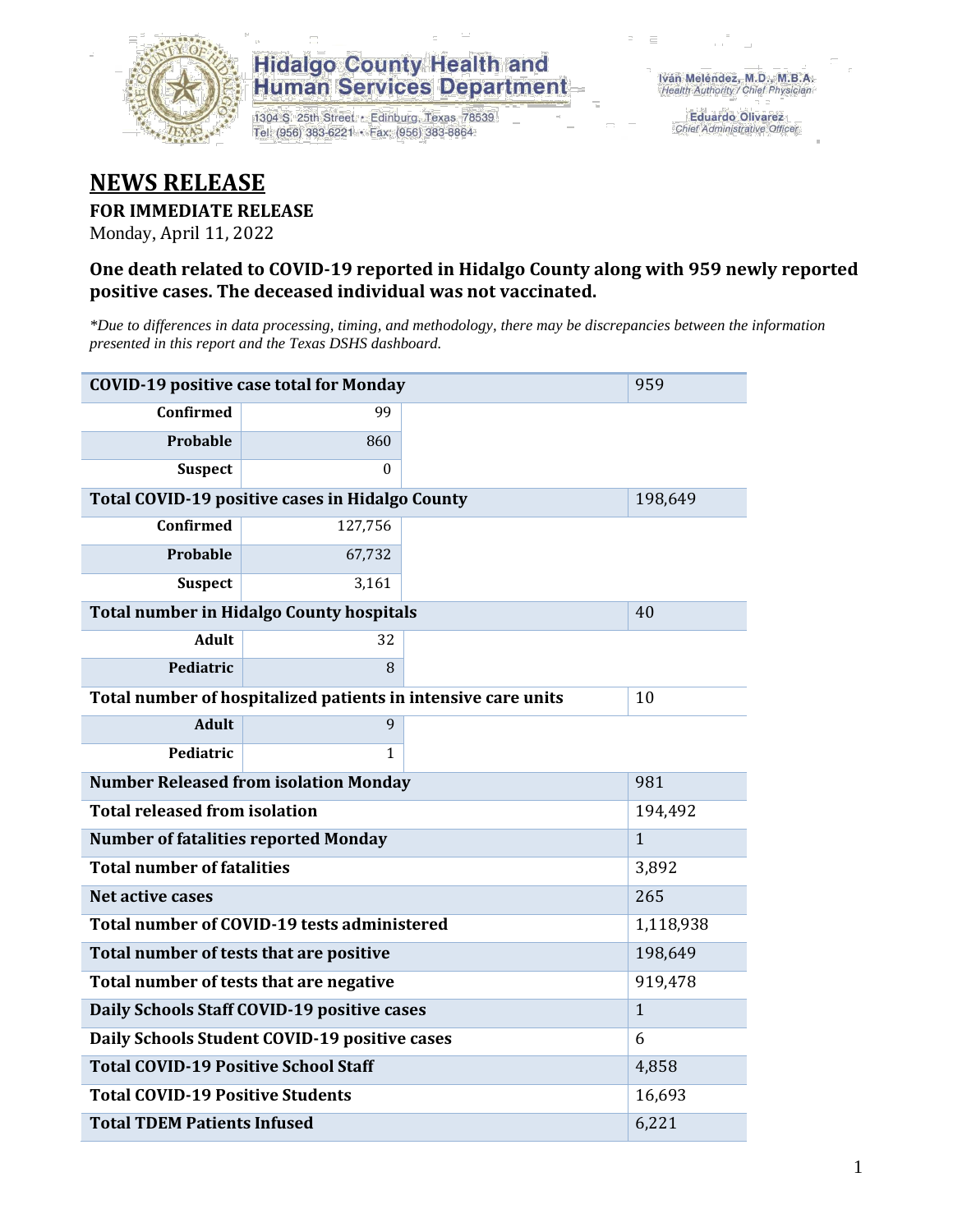

1304 S. 25th Street · Edinburg, Texas 78539 Tel: (956) 383-6221 · Fax: (956) 383-8864

Iván Meléndez, M.D., M.B.A. Health Authority / Chief Physician

> **Eduardo Olivarez** Chief Administrative Officer

*Hidalgo County uses the case status definition provided by the Texas Department of State Health Service's 2020 Epi Case Criteria Guide revised November 2020.*

- *1. Confirmed: A person who has tested positive through a molecular or PCR (oral or nasal swabs) test that looks for the presence of the virus's genetic material.*
- *2. Probable: A person who meets presumptive laboratory evidence through detection of COVID-19 by antigen test in a respiratory specimen.*
- *3. Suspect: A person who meets supported laboratory evidence through detection of specific antibodies in serum, plasma, whole body, and no prior history of being confirmed or probable case.*

*For more information of case status definition for COVID-19, please refer to:*

<https://www.dshs.state.tx.us/IDCU/investigation/epi-case-criteria-guide/2020-Epi-Case-Criteria-Guide.pdf>

| <b>Age Range</b> | <b>Number of Cases</b> |
|------------------|------------------------|
| $0 - 11$         | 300                    |
| 12-19            | 329                    |
| 20 <sub>s</sub>  | 50                     |
| 30s              | 82                     |
| 40s              | 79                     |
| 50s              | 68                     |
| 60s              | 33                     |
| $70+$            | 18                     |
| Total:           | 959                    |

#### Case Breakdown by Age Group: The death includes:

|   | <b>Age Range</b> | <b>Gender</b> ' | City           |
|---|------------------|-----------------|----------------|
| и | 70+              | Male            | <b>McAllen</b> |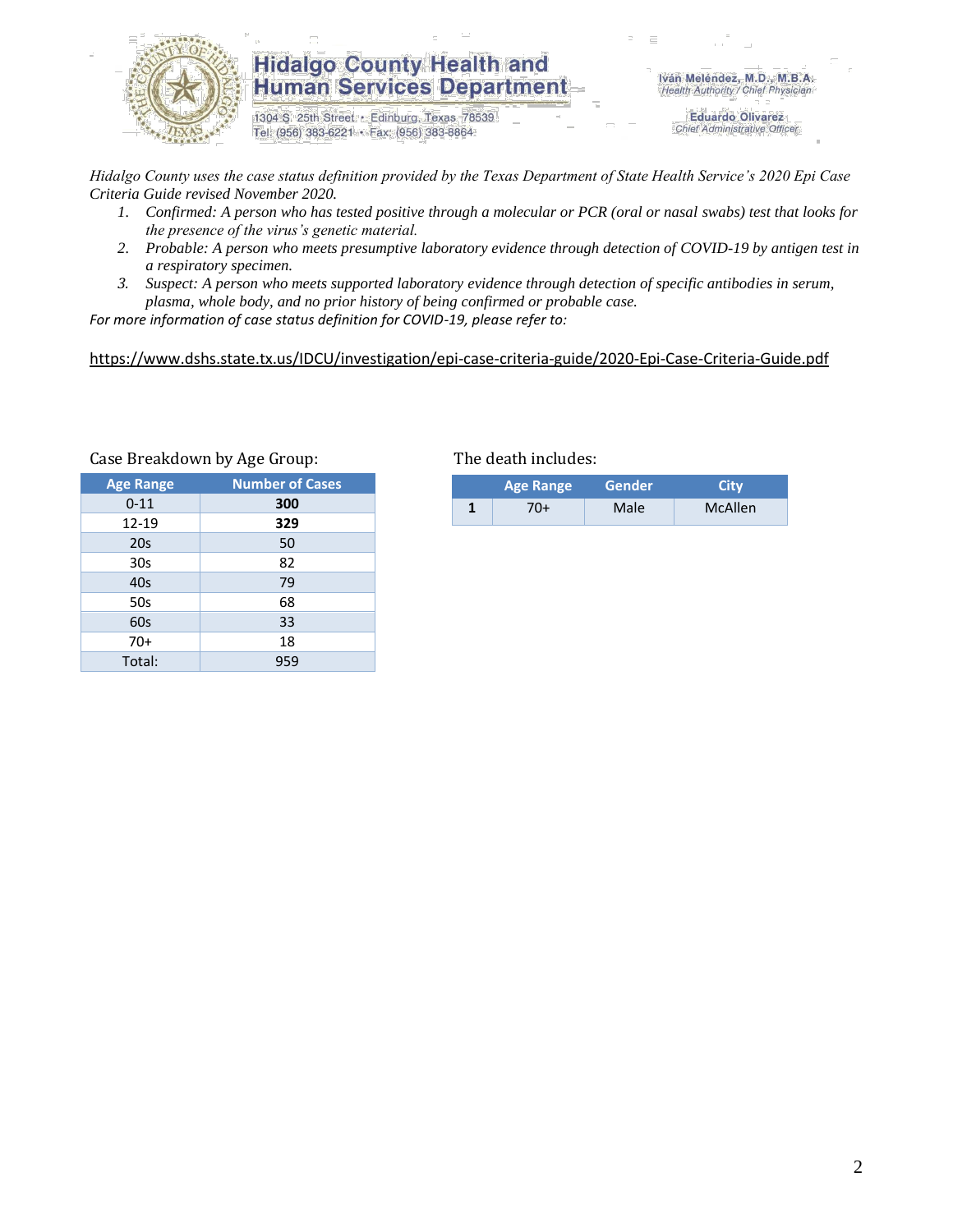

1304 S. 25th Street • Edinburg, Texas 78539<br>Tel: (956) 383-6221 • Fax: (956) 383-8864

Iván Meléndez, M.D., M.B.A.<br>Health Authority / Chief Physician

Eduardo Olivarez<br>Chief Administrative Officer

#### Monday, April 11, 2022 positive cases include:

|                         | <b>Age Range</b> | Gender | <b>City</b> |     | <b>Age Range</b> | Gender                                                                                                     | <b>City</b> |
|-------------------------|------------------|--------|-------------|-----|------------------|------------------------------------------------------------------------------------------------------------|-------------|
| 1                       | $0 - 19$         | M      | Alamo       | 481 | $0 - 19$         | M                                                                                                          | Pharr       |
| 2                       | $0 - 19$         | M      | Alamo       | 482 | $0 - 19$         | F                                                                                                          | Pharr       |
| 3                       | $0 - 19$         | M      | Alamo       | 483 | $0 - 19$         | $\mathsf{M}% _{T}=\mathsf{M}_{T}\!\left( a,b\right) ,\ \mathsf{M}_{T}=\mathsf{M}_{T}\!\left( a,b\right) ,$ | Pharr       |
| 4                       | $0 - 19$         | F      | Alamo       | 484 | $0 - 19$         | M                                                                                                          | Pharr       |
| 5                       | $0 - 19$         | M      | Alamo       | 485 | $0 - 19$         | M                                                                                                          | Pharr       |
| 6                       | $0 - 19$         | F      | Alamo       | 486 | $0 - 19$         | F                                                                                                          | Pharr       |
| $\overline{\mathbf{z}}$ | $0 - 19$         | F      | Alamo       | 487 | $0 - 19$         | F                                                                                                          | Pharr       |
| 8                       | $0 - 19$         | F      | Alamo       | 488 | $0 - 19$         | M                                                                                                          | Pharr       |
| 9                       | $0 - 19$         | M      | Alamo       | 489 | $0 - 19$         | F                                                                                                          | Pharr       |
| 10                      | $0 - 19$         | F      | Alamo       | 490 | $0 - 19$         | M                                                                                                          | Pharr       |
| 11                      | $0 - 19$         | M      | Alamo       | 491 | $0 - 19$         | F                                                                                                          | Pharr       |
| 12                      | $0 - 19$         | M      | Alamo       | 492 | $0 - 19$         | F                                                                                                          | Pharr       |
| 13                      | $0 - 19$         | M      | Alamo       | 493 | $0 - 19$         | F                                                                                                          | Pharr       |
| 14                      | $0 - 19$         | M      | Alamo       | 494 | $0 - 19$         | F                                                                                                          | Pharr       |
| 15                      | $0 - 19$         | F      | Alamo       | 495 | $0 - 19$         | F                                                                                                          | Pharr       |
| 16                      | $0 - 19$         | M      | Alamo       | 496 | $0 - 19$         | F                                                                                                          | Pharr       |
| 17                      | $0 - 19$         | F      | Alamo       | 497 | $0 - 19$         | F                                                                                                          | Pharr       |
| 18                      | $0 - 19$         | F      | Alamo       | 498 | $0 - 19$         | M                                                                                                          | Pharr       |
| 19                      | $0 - 19$         | F      | Alamo       | 499 | $0 - 19$         | F                                                                                                          | Pharr       |
| 20                      | $0 - 19$         | F      | Alamo       | 500 | $0 - 19$         | F                                                                                                          | Pharr       |
| 21                      | $0 - 19$         | F      | Alamo       | 501 | $0 - 19$         | M                                                                                                          | Pharr       |
| 22                      | $0 - 19$         | F      | Alamo       | 502 | $0 - 19$         | M                                                                                                          | Pharr       |
| 23                      | $0 - 19$         | F      | Alamo       | 503 | $0 - 19$         | M                                                                                                          | Pharr       |
| 24                      | $0 - 19$         | M      | Alamo       | 504 | $0 - 19$         | F                                                                                                          | Pharr       |
| 25                      | $0 - 19$         | M      | Alamo       | 505 | $0 - 19$         | F                                                                                                          | Pharr       |
| 26                      | $0 - 19$         | F      | Alamo       | 506 | $0 - 19$         | M                                                                                                          | Pharr       |
| 27                      | $0 - 19$         | M      | Alamo       | 507 | $0 - 19$         | M                                                                                                          | Pharr       |
| 28                      | $0 - 19$         | M      | Alamo       | 508 | $0 - 19$         | M                                                                                                          | Pharr       |
| 29                      | $0 - 19$         | F.     | Alamo       | 509 | $0 - 19$         | M                                                                                                          | Pharr       |
| 30                      | $0 - 19$         | F      | Alamo       | 510 | $0 - 19$         | F                                                                                                          | Pharr       |
| 31                      | $0 - 19$         | F      | Alamo       | 511 | $0 - 19$         | M                                                                                                          | Pharr       |
| 32                      | $0 - 19$         | F      | Alamo       | 512 | $0 - 19$         | M                                                                                                          | Pharr       |
| 33                      | $0 - 19$         | F      | Alamo       | 513 | $0 - 19$         | M                                                                                                          | Pharr       |
| 34                      | $0 - 19$         | F      | Alamo       | 514 | $0 - 19$         | M                                                                                                          | Pharr       |
| 35                      | $0 - 19$         | M      | Alamo       | 515 | $0 - 19$         | M                                                                                                          | Pharr       |
| 36                      | $0 - 19$         | F      | Alamo       | 516 | $0 - 19$         | M                                                                                                          | Pharr       |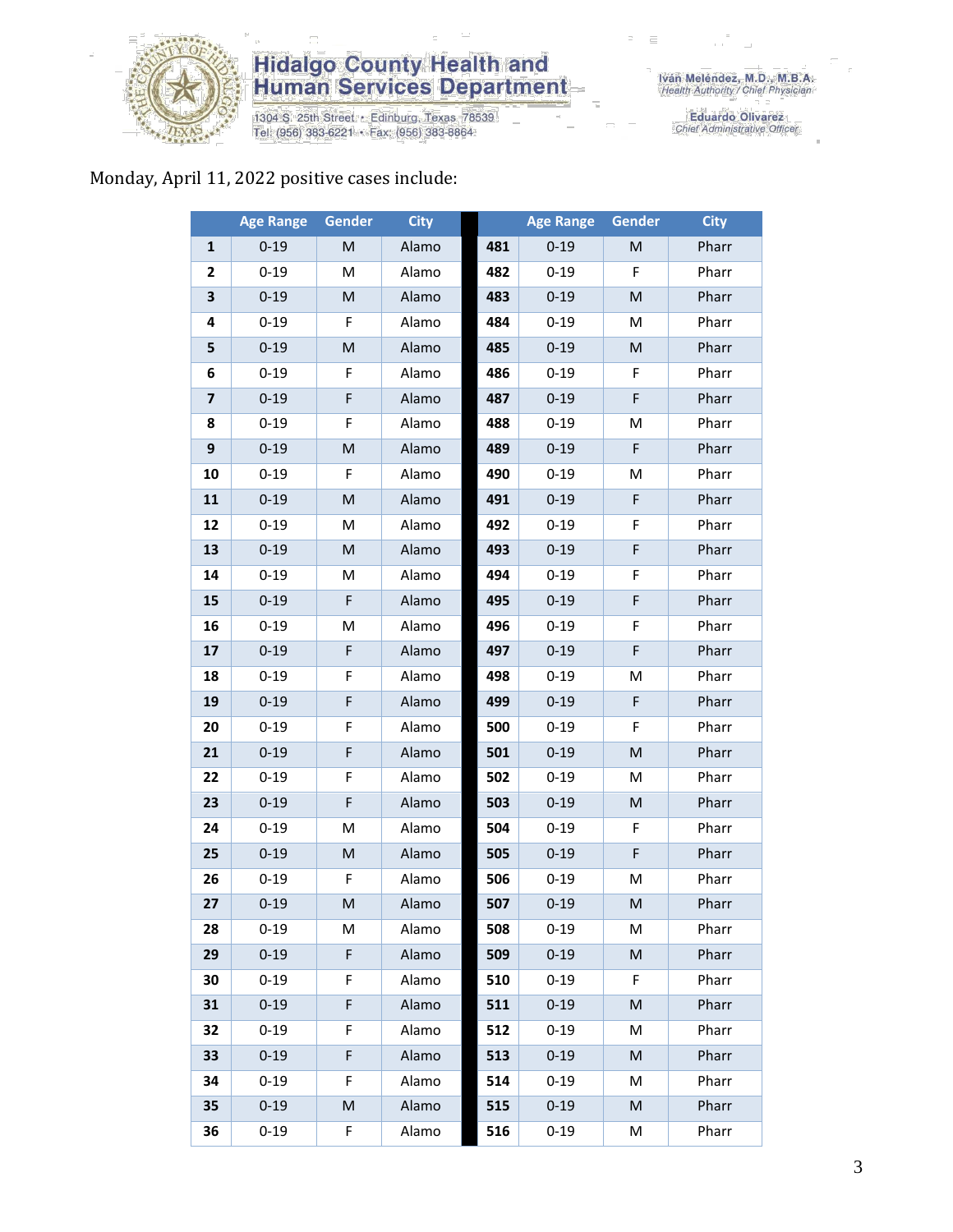

1304 S. 25th Street • Edinburg, Texas 78539<br>Tel: (956) 383-6221 • Fax: (956) 383-8864

| 37 | $0 - 19$ | F | Alamo | 517 | $0 - 19$ | F | Pharr |
|----|----------|---|-------|-----|----------|---|-------|
| 38 | $0 - 19$ | F | Alamo | 518 | $0 - 19$ | F | Pharr |
| 39 | $0 - 19$ | F | Alamo | 519 | $0 - 19$ | M | Pharr |
| 40 | $0 - 19$ | М | Alamo | 520 | $0 - 19$ | M | Pharr |
| 41 | $0 - 19$ | M | Alamo | 521 | $0 - 19$ | M | Pharr |
| 42 | $0 - 19$ | F | Alamo | 522 | $0 - 19$ | F | Pharr |
| 43 | $0 - 19$ | F | Alamo | 523 | $0 - 19$ | M | Pharr |
| 44 | $0 - 19$ | M | Alamo | 524 | $0 - 19$ | F | Pharr |
| 45 | $0 - 19$ | M | Alamo | 525 | $0 - 19$ | M | Pharr |
| 46 | $0 - 19$ | F | Alamo | 526 | $0 - 19$ | F | Pharr |
| 47 | $0 - 19$ | M | Alamo | 527 | $0 - 19$ | F | Pharr |
| 48 | $0 - 19$ | M | Alamo | 528 | $0 - 19$ | F | Pharr |
| 49 | $0 - 19$ | F | Alamo | 529 | $0 - 19$ | F | Pharr |
| 50 | $0 - 19$ | F | Alamo | 530 | $0 - 19$ | M | Pharr |
| 51 | $0 - 19$ | M | Alamo | 531 | $0 - 19$ | M | Pharr |
| 52 | $0 - 19$ | F | Alamo | 532 | $0 - 19$ | F | Pharr |
| 53 | $0 - 19$ | M | Alamo | 533 | $0 - 19$ | F | Pharr |
| 54 | $0 - 19$ | F | Alamo | 534 | $0 - 19$ | M | Pharr |
| 55 | $0 - 19$ | F | Alamo | 535 | $0 - 19$ | M | Pharr |
| 56 | $0 - 19$ | F | Alamo | 536 | $0 - 19$ | F | Pharr |
| 57 | $0 - 19$ | M | Alamo | 537 | $0 - 19$ | M | Pharr |
| 58 | $0 - 19$ | M | Alamo | 538 | $0 - 19$ | F | Pharr |
| 59 | $0 - 19$ | F | Alamo | 539 | $0 - 19$ | F | Pharr |
| 60 | $0 - 19$ | M | Alamo | 540 | $0 - 19$ | M | Pharr |
| 61 | $0 - 19$ | F | Alamo | 541 | $0 - 19$ | F | Pharr |
| 62 | $0 - 19$ | M | Alamo | 542 | $0 - 19$ | M | Pharr |
| 63 | $0 - 19$ | M | Alamo | 543 | $0 - 19$ | F | Pharr |
| 64 | $0 - 19$ | F | Alamo | 544 | $0 - 19$ | F | Pharr |
| 65 | $0 - 19$ | F | Alamo | 545 | $0 - 19$ | M | Pharr |
| 66 | $0 - 19$ | M | Alamo | 546 | $0 - 19$ | M | Pharr |
| 67 | $0 - 19$ | M | Alamo | 547 | $0 - 19$ | M | Pharr |
| 68 | $0 - 19$ | F | Alamo | 548 | $0 - 19$ | M | Pharr |
| 69 | $0 - 19$ | F | Alamo | 549 | $0 - 19$ | M | Pharr |
| 70 | $0 - 19$ | F | Alamo | 550 | $0 - 19$ | F | Pharr |
| 71 | $0 - 19$ | M | Alamo | 551 | $0 - 19$ | M | Pharr |
| 72 | $0 - 19$ | М | Alamo | 552 | $0 - 19$ | F | Pharr |
| 73 | $0 - 19$ | M | Alamo | 553 | $0 - 19$ | F | Pharr |
| 74 | $0 - 19$ | М | Alamo | 554 | $0 - 19$ | F | Pharr |
| 75 | $0 - 19$ | M | Alamo | 555 | $0 - 19$ | M | Pharr |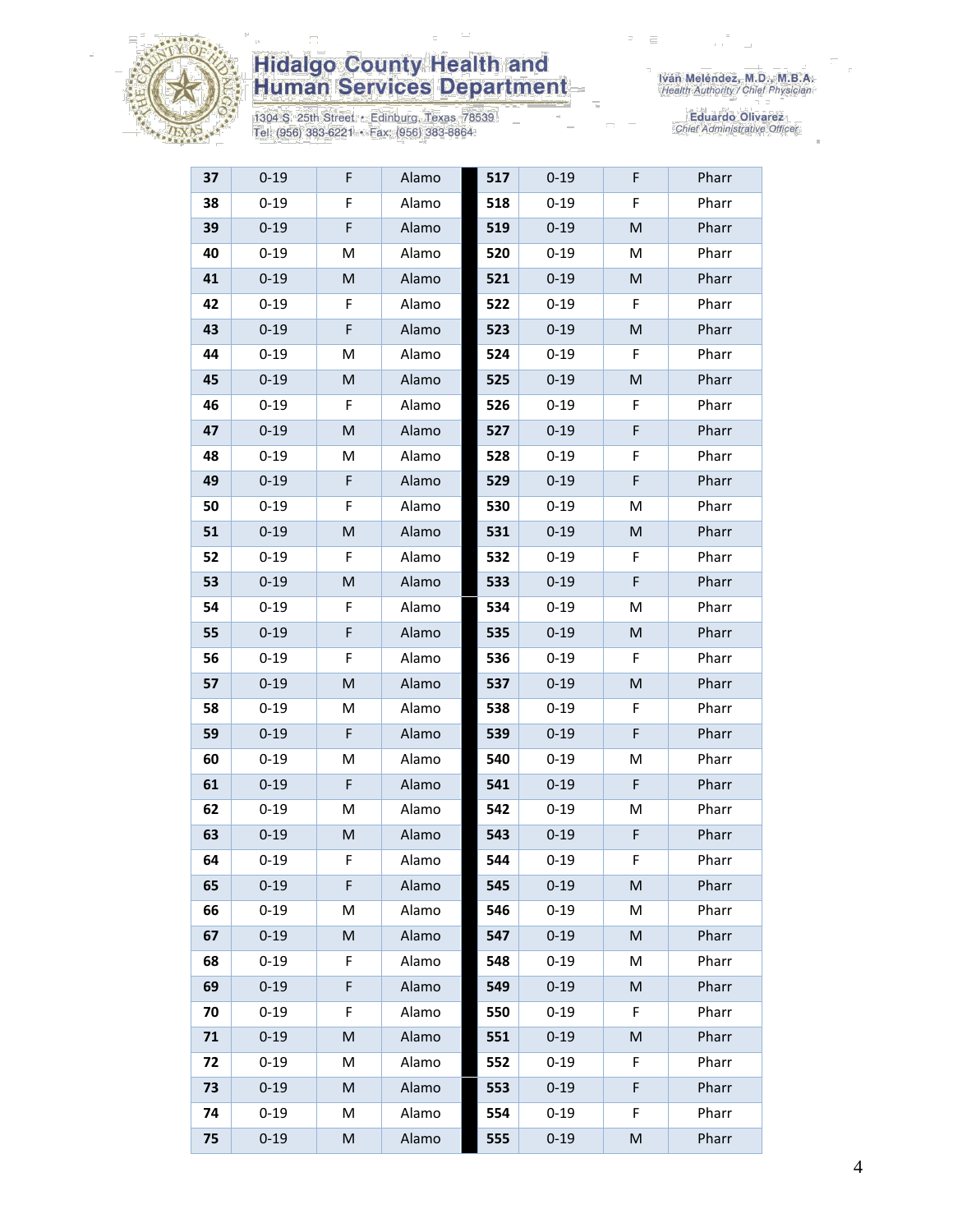

1304 S. 25th Street • Edinburg, Texas 78539<br>Tel: (956) 383-6221 • Fax: (956) 383-8864

| 76  | $0 - 19$ | F | Alamo | 556 | $0 - 19$ | F | Pharr |
|-----|----------|---|-------|-----|----------|---|-------|
| 77  | $0 - 19$ | F | Alamo | 557 | $0 - 19$ | M | Pharr |
| 78  | $0 - 19$ | F | Alamo | 558 | $0 - 19$ | F | Pharr |
| 79  | $0 - 19$ | F | Alamo | 559 | $0 - 19$ | F | Pharr |
| 80  | $0 - 19$ | F | Alamo | 560 | $0 - 19$ | F | Pharr |
| 81  | $0 - 19$ | M | Alamo | 561 | $0 - 19$ | M | Pharr |
| 82  | $0 - 19$ | F | Alamo | 562 | $0 - 19$ | м | Pharr |
| 83  | $0 - 19$ | F | Alamo | 563 | $0 - 19$ | F | Pharr |
| 84  | $0 - 19$ | M | Alamo | 564 | $0 - 19$ | M | Pharr |
| 85  | $0 - 19$ | F | Alamo | 565 | $0 - 19$ | F | Pharr |
| 86  | $0 - 19$ | F | Alamo | 566 | $0 - 19$ | F | Pharr |
| 87  | $0 - 19$ | F | Alamo | 567 | $0 - 19$ | M | Pharr |
| 88  | $0 - 19$ | F | Alamo | 568 | $0 - 19$ | F | Pharr |
| 89  | $0 - 19$ | M | Alamo | 569 | $0 - 19$ | F | Pharr |
| 90  | $0 - 19$ | M | Alamo | 570 | $0 - 19$ | F | Pharr |
| 91  | $0 - 19$ | F | Alamo | 571 | $0 - 19$ | F | Pharr |
| 92  | $0 - 19$ | M | Alamo | 572 | $0 - 19$ | M | Pharr |
| 93  | $0 - 19$ | F | Alamo | 573 | $0 - 19$ | F | Pharr |
| 94  | $0 - 19$ | F | Alamo | 574 | $0 - 19$ | M | Pharr |
| 95  | $0 - 19$ | F | Alamo | 575 | $0 - 19$ | F | Pharr |
| 96  | $0 - 19$ | F | Alamo | 576 | $0 - 19$ | M | Pharr |
| 97  | $0 - 19$ | M | Alamo | 577 | $0 - 19$ | M | Pharr |
| 98  | $0 - 19$ | F | Alamo | 578 | $0 - 19$ | M | Pharr |
| 99  | $0 - 19$ | M | Alamo | 579 | $0 - 19$ | M | Pharr |
| 100 | $0 - 19$ | M | Alamo | 580 | $0 - 19$ | F | Pharr |
| 101 | $0 - 19$ | F | Alamo | 581 | $0 - 19$ | M | Pharr |
| 102 | $0 - 19$ | F | Alamo | 582 | $0 - 19$ | M | Pharr |
| 103 | $0 - 19$ | M | Alamo | 583 | $0 - 19$ | M | Pharr |
| 104 | $0 - 19$ | М | Alamo | 584 | $0 - 19$ | M | Pharr |
| 105 | $0 - 19$ | F | Alamo | 585 | $0 - 19$ | F | Pharr |
| 106 | $0 - 19$ | F | Alamo | 586 | $0 - 19$ | М | Pharr |
| 107 | $0 - 19$ | F | Alamo | 587 | $0 - 19$ | F | Pharr |
| 108 | $0 - 19$ | M | Alamo | 588 | $0 - 19$ | F | Pharr |
| 109 | $0 - 19$ | M | Alamo | 589 | $0 - 19$ | F | Pharr |
| 110 | $0 - 19$ | М | Alamo | 590 | $0 - 19$ | M | Pharr |
| 111 | $0 - 19$ | F | Alamo | 591 | $0 - 19$ | M | Pharr |
| 112 | $0 - 19$ | М | Alamo | 592 | $0 - 19$ | F | Pharr |
| 113 | $0 - 19$ | F | Alamo | 593 | $0 - 19$ | F | Pharr |
| 114 | $0 - 19$ | M | Alamo | 594 | $0 - 19$ | F | Pharr |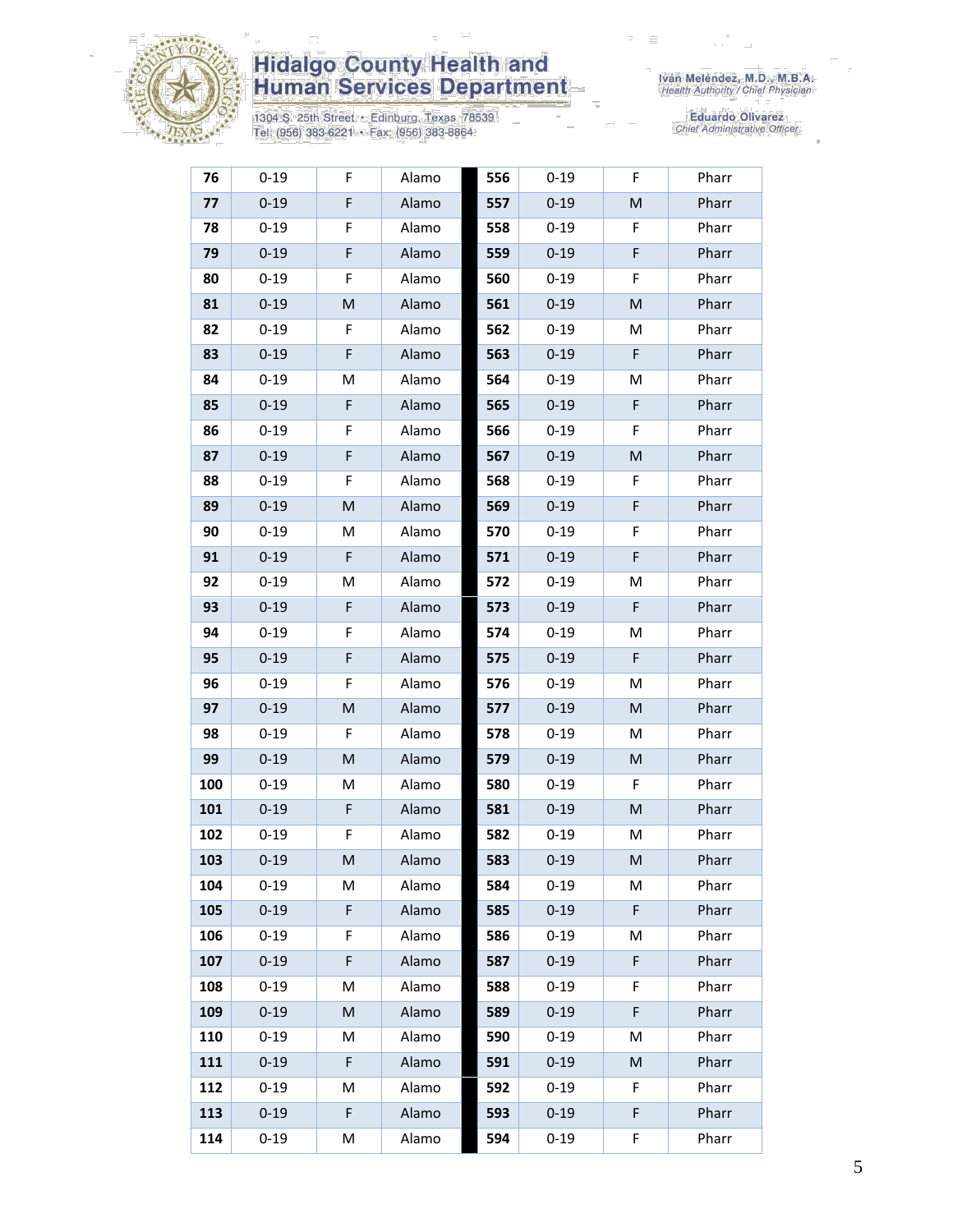

1304 S. 25th Street • Edinburg, Texas 78539<br>Tel: (956) 383-6221 • Fax: (956) 383-8864

| 115 | $0 - 19$        | M  | Alamo | 595 | $0 - 19$        | M  | Pharr |
|-----|-----------------|----|-------|-----|-----------------|----|-------|
| 116 | $0 - 19$        | F  | Alamo | 596 | $0 - 19$        | F  | Pharr |
| 117 | $0 - 19$        | F  | Alamo | 597 | $0 - 19$        | M  | Pharr |
| 118 | $0 - 19$        | F  | Alamo | 598 | $0 - 19$        | F  | Pharr |
| 119 | $0 - 19$        | F  | Alamo | 599 | $0 - 19$        | F  | Pharr |
| 120 | $0 - 19$        | M  | Alamo | 600 | $0 - 19$        | F  | Pharr |
| 121 | $0 - 19$        | M  | Alamo | 601 | $0 - 19$        | F  | Pharr |
| 122 | $0 - 19$        | F  | Alamo | 602 | $0 - 19$        | F  | Pharr |
| 123 | 20s             | F  | Alamo | 603 | $0 - 19$        | M  | Pharr |
| 124 | 20s             | M  | Alamo | 604 | $0 - 19$        | M  | Pharr |
| 125 | 20s             | F  | Alamo | 605 | $0 - 19$        | M  | Pharr |
| 126 | 20s             | F  | Alamo | 606 | $0 - 19$        | F  | Pharr |
| 127 | 20s             | F  | Alamo | 607 | $0 - 19$        | F  | Pharr |
| 128 | 20s             | F  | Alamo | 608 | $0 - 19$        | F  | Pharr |
| 129 | 20s             | M  | Alamo | 609 | $0 - 19$        | F  | Pharr |
| 130 | 20s             | F  | Alamo | 610 | $0 - 19$        | M  | Pharr |
| 131 | 20s             | M  | Alamo | 611 | $0 - 19$        | M  | Pharr |
| 132 | 20s             | M  | Alamo | 612 | $0 - 19$        | M  | Pharr |
| 133 | 20s             | M  | Alamo | 613 | 20s             | M  | Pharr |
| 134 | 20s             | M  | Alamo | 614 | 20s             | F  | Pharr |
| 135 | 30 <sub>s</sub> | F  | Alamo | 615 | 20s             | F  | Pharr |
| 136 | 30 <sub>s</sub> | M  | Alamo | 616 | 20s             | F  | Pharr |
| 137 | 30 <sub>s</sub> | F  | Alamo | 617 | 20s             | F  | Pharr |
| 138 | 30 <sub>s</sub> | F  | Alamo | 618 | 20s             | F  | Pharr |
| 139 | 30 <sub>s</sub> | F  | Alamo | 619 | 20s             | M  | Pharr |
| 140 | 30 <sub>s</sub> | F  | Alamo | 620 | 20s             | F  | Pharr |
| 141 | 30s             | M  | Alamo | 621 | 20s             | F  | Pharr |
| 142 | 30s             | F  | Alamo | 622 | 20s             | M  | Pharr |
| 143 | 30 <sub>s</sub> | F. | Alamo | 623 | 20s             | M  | Pharr |
| 144 | 30s             | F  | Alamo | 624 | 20s             | F. | Pharr |
| 145 | 30 <sub>s</sub> | M  | Alamo | 625 | 30 <sub>s</sub> | F. | Pharr |
| 146 | 30 <sub>s</sub> | М  | Alamo | 626 | 30 <sub>s</sub> | F. | Pharr |
| 147 | 30 <sub>s</sub> | F  | Alamo | 627 | 30 <sub>s</sub> | F  | Pharr |
| 148 | 30s             | F  | Alamo | 628 | 30 <sub>s</sub> | F  | Pharr |
| 149 | 30 <sub>s</sub> | F  | Alamo | 629 | 30 <sub>s</sub> | F. | Pharr |
| 150 | 40s             | F  | Alamo | 630 | 30 <sub>s</sub> | F  | Pharr |
| 151 | 40s             | F  | Alamo | 631 | 30 <sub>s</sub> | F  | Pharr |
| 152 | 40s             | F. | Alamo | 632 | 30 <sub>s</sub> | F. | Pharr |
| 153 | 40s             | F  | Alamo | 633 | 30 <sub>s</sub> | M  | Pharr |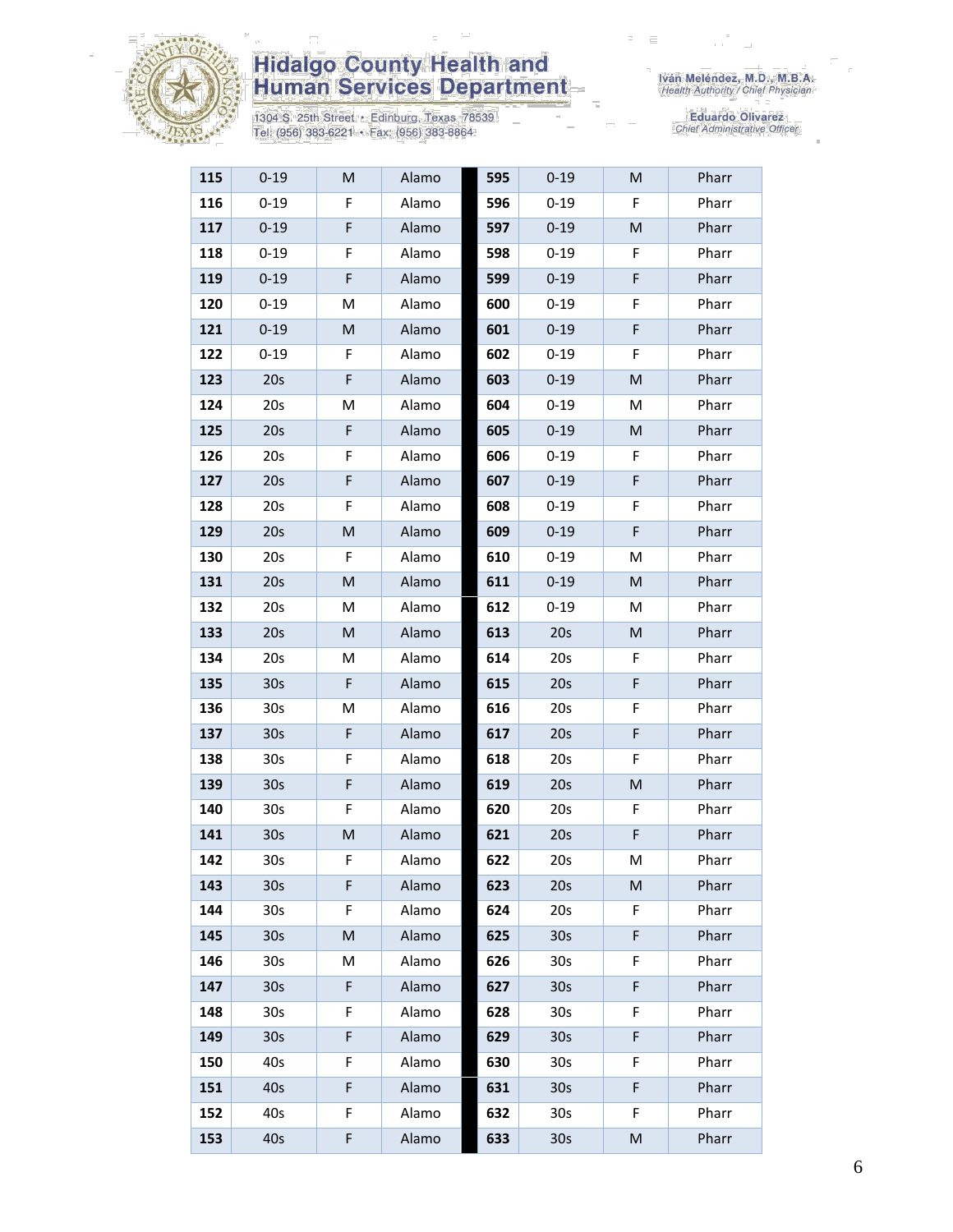

1304 S. 25th Street • Edinburg, Texas 78539<br>Tel: (956) 383-6221 • Fax: (956) 383-8864

Iván Meléndez, M.D., M.B.A.<br>Health Authority / Chief Physician

| 154 | 40s      | М  | Alamo | 634 | 30s             | M | Pharr |
|-----|----------|----|-------|-----|-----------------|---|-------|
| 155 | 40s      | F  | Alamo | 635 | 30 <sub>s</sub> | M | Pharr |
| 156 | 40s      | F  | Alamo | 636 | 30 <sub>s</sub> | F | Pharr |
| 157 | 50s      | F  | Alamo | 637 | 40s             | F | Pharr |
| 158 | 50s      | M  | Alamo | 638 | 40s             | M | Pharr |
| 159 | 50s      | F  | Alamo | 639 | 40s             | M | Pharr |
| 160 | 50s      | F  | Alamo | 640 | 40s             | F | Pharr |
| 161 | 50s      | F  | Alamo | 641 | 40s             | M | Pharr |
| 162 | 50s      | F  | Alamo | 642 | 40s             | F | Pharr |
| 163 | 50s      | F  | Alamo | 643 | 40s             | M | Pharr |
| 164 | 50s      | F  | Alamo | 644 | 40s             | F | Pharr |
| 165 | 50s      | F  | Alamo | 645 | 40s             | F | Pharr |
| 166 | 50s      | M  | Alamo | 646 | 40s             | F | Pharr |
| 167 | 50s      | F  | Alamo | 647 | 40s             | F | Pharr |
| 168 | 50s      | F  | Alamo | 648 | 40s             | M | Pharr |
| 169 | 50s      | F  | Alamo | 649 | 40s             | F | Pharr |
| 170 | 60s      | F  | Alamo | 650 | 40s             | F | Pharr |
| 171 | 60s      | M  | Alamo | 651 | 40s             | F | Pharr |
| 172 | 60s      | F. | Alamo | 652 | 50s             | F | Pharr |
| 173 | 60s      | F  | Alamo | 653 | 50s             | F | Pharr |
| 174 | 60s      | F  | Alamo | 654 | 50s             | F | Pharr |
| 175 | 60s      | F  | Alamo | 655 | 50s             | F | Pharr |
| 176 | 60s      | F  | Alamo | 656 | 50s             | M | Pharr |
| 177 | 60s      | F  | Alamo | 657 | 50s             | F | Pharr |
| 178 | 60s      | F  | Alamo | 658 | 50s             | M | Pharr |
| 179 | 60s      | M  | Alamo | 659 | 50s             | F | Pharr |
| 180 | $70+$    | F  | Alamo | 660 | 50s             | F | Pharr |
| 181 | $70+$    | F  | Alamo | 661 | 50s             | M | Pharr |
| 182 | $70+$    | M  | Alamo | 662 | 50s             | F | Pharr |
| 183 | $70+$    | M  | Alamo | 663 | 50s             | F | Pharr |
| 184 | $70+$    | F  | Alamo | 664 | 50s             | F | Pharr |
| 185 | $70+$    | F  | Alamo | 665 | 50s             | F | Pharr |
| 186 | $0 - 19$ | F  | Alton | 666 | 50s             | F | Pharr |
| 187 | 20s      | F  | Alton | 667 | 50s             | F | Pharr |
| 188 | $0 - 19$ | F  | Donna | 668 | 50s             | M | Pharr |
| 189 | $0 - 19$ | M  | Donna | 669 | 50s             | F | Pharr |
| 190 | $0 - 19$ | F  | Donna | 670 | 60s             | F | Pharr |
| 191 | $0 - 19$ | F  | Donna | 671 | 60s             | F | Pharr |
| 192 | $0 - 19$ | М  | Donna | 672 | 60s             | F | Pharr |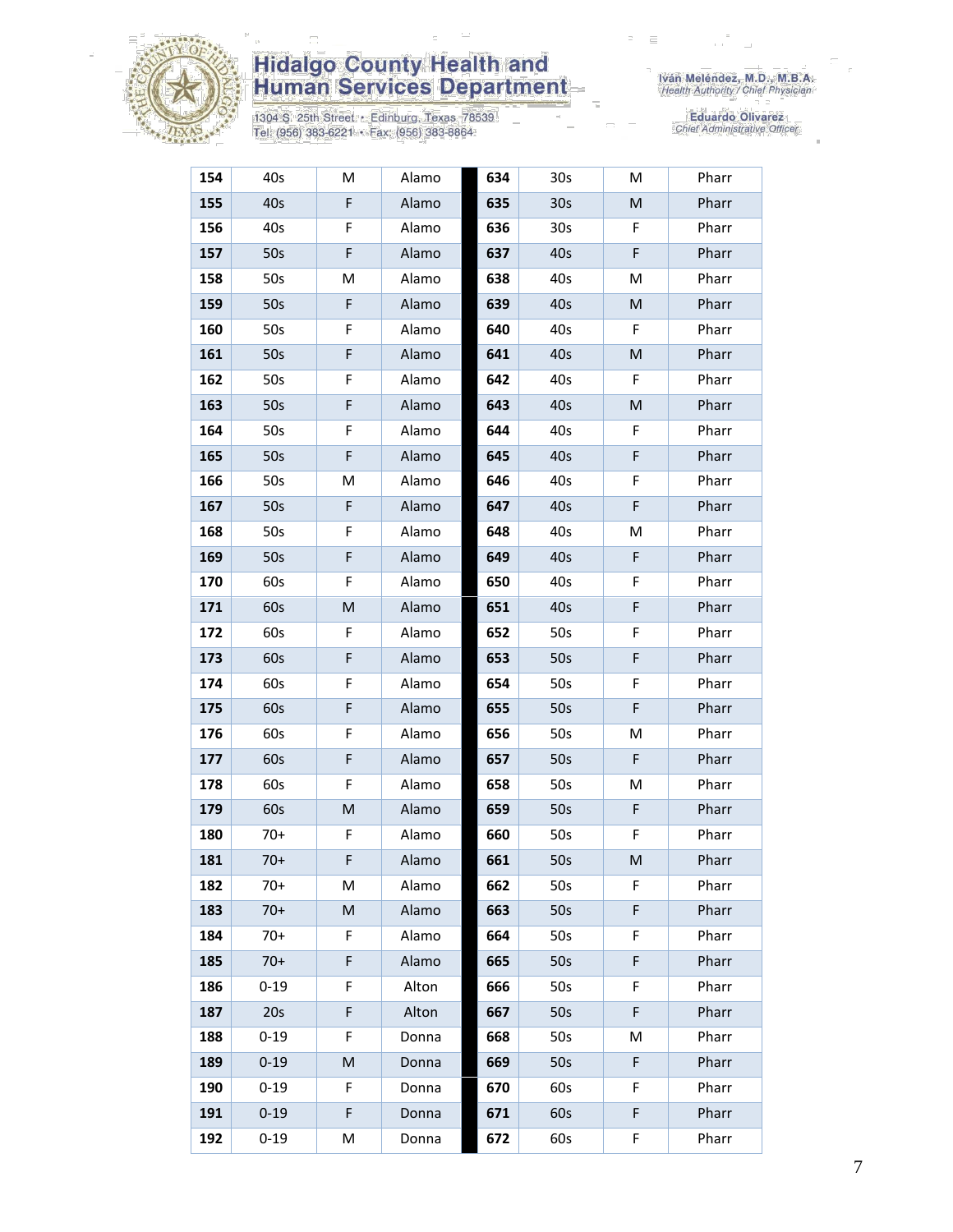

1304 S. 25th Street • Edinburg, Texas 78539<br>Tel: (956) 383-6221 • Fax: (956) 383-8864

| 193 | $0 - 19$ | F           | Donna    | 673 | 60s      | F  | Pharr    |
|-----|----------|-------------|----------|-----|----------|----|----------|
| 194 | $0 - 19$ | M           | Donna    | 674 | 60s      | F  | Pharr    |
| 195 | $0 - 19$ | $\mathsf F$ | Donna    | 675 | $70+$    | M  | Pharr    |
| 196 | $0 - 19$ | F           | Donna    | 676 | $70+$    | F  | Pharr    |
| 197 | $0 - 19$ | M           | Donna    | 677 | $70+$    | F  | Pharr    |
| 198 | $0 - 19$ | М           | Donna    | 678 | $70+$    | F  | Pharr    |
| 199 | $0 - 19$ | M           | Donna    | 679 | $0 - 19$ | F  | San Juan |
| 200 | $0 - 19$ | M           | Donna    | 680 | $0 - 19$ | M  | San Juan |
| 201 | $0 - 19$ | F           | Donna    | 681 | $0 - 19$ | M  | San Juan |
| 202 | $0 - 19$ | F           | Donna    | 682 | $0 - 19$ | F  | San Juan |
| 203 | $0 - 19$ | M           | Donna    | 683 | $0 - 19$ | F  | San Juan |
| 204 | $0 - 19$ | F           | Donna    | 684 | $0 - 19$ | F  | San Juan |
| 205 | $0 - 19$ | M           | Donna    | 685 | $0 - 19$ | F  | San Juan |
| 206 | $0 - 19$ | F           | Donna    | 686 | $0 - 19$ | F  | San Juan |
| 207 | 20s      | F           | Donna    | 687 | $0 - 19$ | M  | San Juan |
| 208 | 40s      | M           | Donna    | 688 | $0 - 19$ | F. | San Juan |
| 209 | 40s      | F           | Donna    | 689 | $0 - 19$ | M  | San Juan |
| 210 | 40s      | F           | Donna    | 690 | $0 - 19$ | F  | San Juan |
| 211 | 40s      | M           | Donna    | 691 | $0 - 19$ | F  | San Juan |
| 212 | 50s      | M           | Donna    | 692 | $0 - 19$ | м  | San Juan |
| 213 | 50s      | $\mathsf F$ | Donna    | 693 | $0 - 19$ | F  | San Juan |
| 214 | $70+$    | F           | Donna    | 694 | $0 - 19$ | F  | San Juan |
| 215 | $70+$    | M           | Donna    | 695 | $0 - 19$ | F  | San Juan |
| 216 | $0 - 19$ | M           | Edinburg | 696 | $0 - 19$ | F  | San Juan |
| 217 | $0 - 19$ | M           | Edinburg | 697 | $0 - 19$ | M  | San Juan |
| 218 | $0 - 19$ | F           | Edinburg | 698 | $0 - 19$ | F  | San Juan |
| 219 | $0 - 19$ | M           | Edinburg | 699 | $0 - 19$ | M  | San Juan |
| 220 | $0 - 19$ | М           | Edinburg | 700 | $0 - 19$ | F  | San Juan |
| 221 | $0 - 19$ | M           | Edinburg | 701 | $0 - 19$ | M  | San Juan |
| 222 | $0 - 19$ | F           | Edinburg | 702 | $0 - 19$ | F  | San Juan |
| 223 | $0 - 19$ | M           | Edinburg | 703 | $0 - 19$ | F  | San Juan |
| 224 | $0 - 19$ | M           | Edinburg | 704 | $0 - 19$ | F  | San Juan |
| 225 | $0 - 19$ | M           | Edinburg | 705 | $0 - 19$ | F  | San Juan |
| 226 | $0 - 19$ | M           | Edinburg | 706 | $0 - 19$ | M  | San Juan |
| 227 | $0 - 19$ | M           | Edinburg | 707 | $0 - 19$ | M  | San Juan |
| 228 | $0 - 19$ | F           | Edinburg | 708 | $0 - 19$ | M  | San Juan |
| 229 | $0 - 19$ | M           | Edinburg | 709 | $0 - 19$ | F  | San Juan |
| 230 | $0 - 19$ | M           | Edinburg | 710 | $0 - 19$ | м  | San Juan |
| 231 | $0 - 19$ | M           | Edinburg | 711 | $0 - 19$ | F  | San Juan |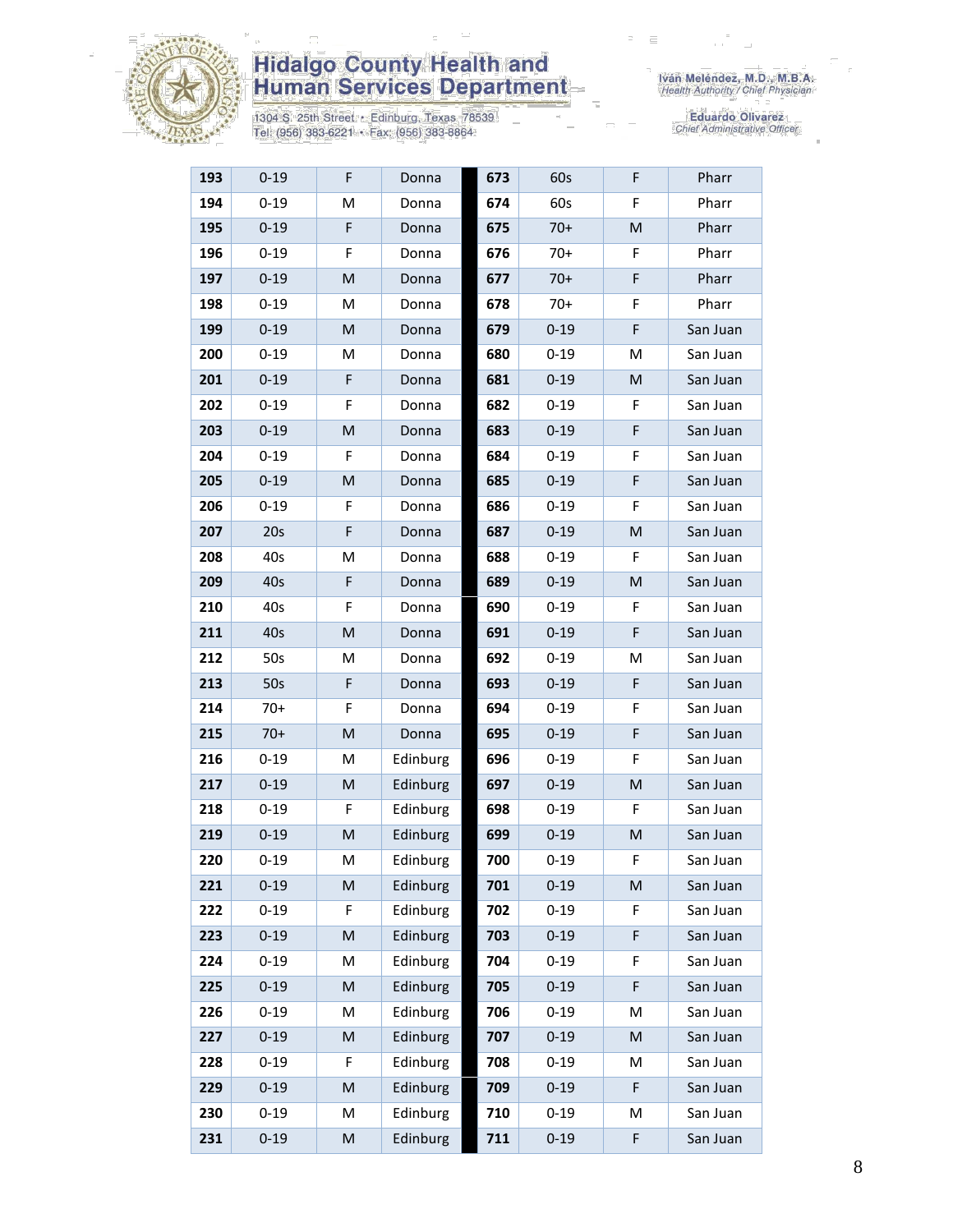

1304 S. 25th Street · Edinburg, Texas 78539<br>Tel: (956) 383-6221 · Fax: (956) 383-8864

| 232 | $0 - 19$        | M           | Edinburg | 712 | $0 - 19$ | F  | San Juan |
|-----|-----------------|-------------|----------|-----|----------|----|----------|
| 233 | $0 - 19$        | M           | Edinburg | 713 | $0 - 19$ | F  | San Juan |
| 234 | $0 - 19$        | F           | Edinburg | 714 | $0 - 19$ | F  | San Juan |
| 235 | $0 - 19$        | ${\sf M}$   | Edinburg | 715 | $0 - 19$ | M  | San Juan |
| 236 | $0 - 19$        | М           | Edinburg | 716 | $0 - 19$ | F  | San Juan |
| 237 | $0 - 19$        | M           | Edinburg | 717 | $0 - 19$ | M  | San Juan |
| 238 | $0 - 19$        | F           | Edinburg | 718 | $0 - 19$ | F  | San Juan |
| 239 | $0 - 19$        | M           | Edinburg | 719 | $0 - 19$ | M  | San Juan |
| 240 | $0 - 19$        | F           | Edinburg | 720 | $0 - 19$ | M  | San Juan |
| 241 | $0 - 19$        | $\mathsf F$ | Edinburg | 721 | $0 - 19$ | F  | San Juan |
| 242 | $0 - 19$        | M           | Edinburg | 722 | $0 - 19$ | M  | San Juan |
| 243 | $0 - 19$        | M           | Edinburg | 723 | $0 - 19$ | M  | San Juan |
| 244 | $0 - 19$        | F           | Edinburg | 724 | $0 - 19$ | M  | San Juan |
| 245 | $0 - 19$        | $\mathsf F$ | Edinburg | 725 | $0 - 19$ | M  | San Juan |
| 246 | $0 - 19$        | F           | Edinburg | 726 | $0 - 19$ | F  | San Juan |
| 247 | $0 - 19$        | $\mathsf F$ | Edinburg | 727 | $0 - 19$ | F  | San Juan |
| 248 | $0 - 19$        | F           | Edinburg | 728 | $0 - 19$ | F. | San Juan |
| 249 | 20s             | ${\sf M}$   | Edinburg | 729 | $0 - 19$ | M  | San Juan |
| 250 | 20s             | F           | Edinburg | 730 | $0 - 19$ | M  | San Juan |
| 251 | 30 <sub>s</sub> | $\mathsf F$ | Edinburg | 731 | $0 - 19$ | M  | San Juan |
| 252 | 30 <sub>s</sub> | F           | Edinburg | 732 | $0 - 19$ | M  | San Juan |
| 253 | 30 <sub>s</sub> | F           | Edinburg | 733 | $0 - 19$ | F  | San Juan |
| 254 | 30s             | F           | Edinburg | 734 | $0 - 19$ | F  | San Juan |
| 255 | 30 <sub>s</sub> | $\mathsf F$ | Edinburg | 735 | $0 - 19$ | M  | San Juan |
| 256 | 30 <sub>s</sub> | F           | Edinburg | 736 | $0 - 19$ | M  | San Juan |
| 257 | 30 <sub>s</sub> | $\mathsf F$ | Edinburg | 737 | $0 - 19$ | F  | San Juan |
| 258 | 30 <sub>s</sub> | F           | Edinburg | 738 | $0 - 19$ | F  | San Juan |
| 259 | 30s             | F           | Edinburg | 739 | $0 - 19$ | M  | San Juan |
| 260 | 30 <sub>s</sub> | F           | Edinburg | 740 | $0 - 19$ | F  | San Juan |
| 261 | 30 <sub>s</sub> | M           | Edinburg | 741 | $0 - 19$ | M  | San Juan |
| 262 | 30 <sub>s</sub> | F           | Edinburg | 742 | $0 - 19$ | M  | San Juan |
| 263 | 30 <sub>s</sub> | ${\sf M}$   | Edinburg | 743 | $0 - 19$ | F  | San Juan |
| 264 | 30 <sub>s</sub> | F           | Edinburg | 744 | $0 - 19$ | F  | San Juan |
| 265 | 30 <sub>s</sub> | M           | Edinburg | 745 | $0 - 19$ | M  | San Juan |
| 266 | 30 <sub>s</sub> | F           | Edinburg | 746 | $0 - 19$ | F  | San Juan |
| 267 | 40s             | M           | Edinburg | 747 | $0 - 19$ | M  | San Juan |
| 268 | 40s             | F           | Edinburg | 748 | $0 - 19$ | F  | San Juan |
| 269 | 40s             | $\mathsf F$ | Edinburg | 749 | $0 - 19$ | F  | San Juan |
| 270 | 40s             | F           | Edinburg | 750 | $0 - 19$ | М  | San Juan |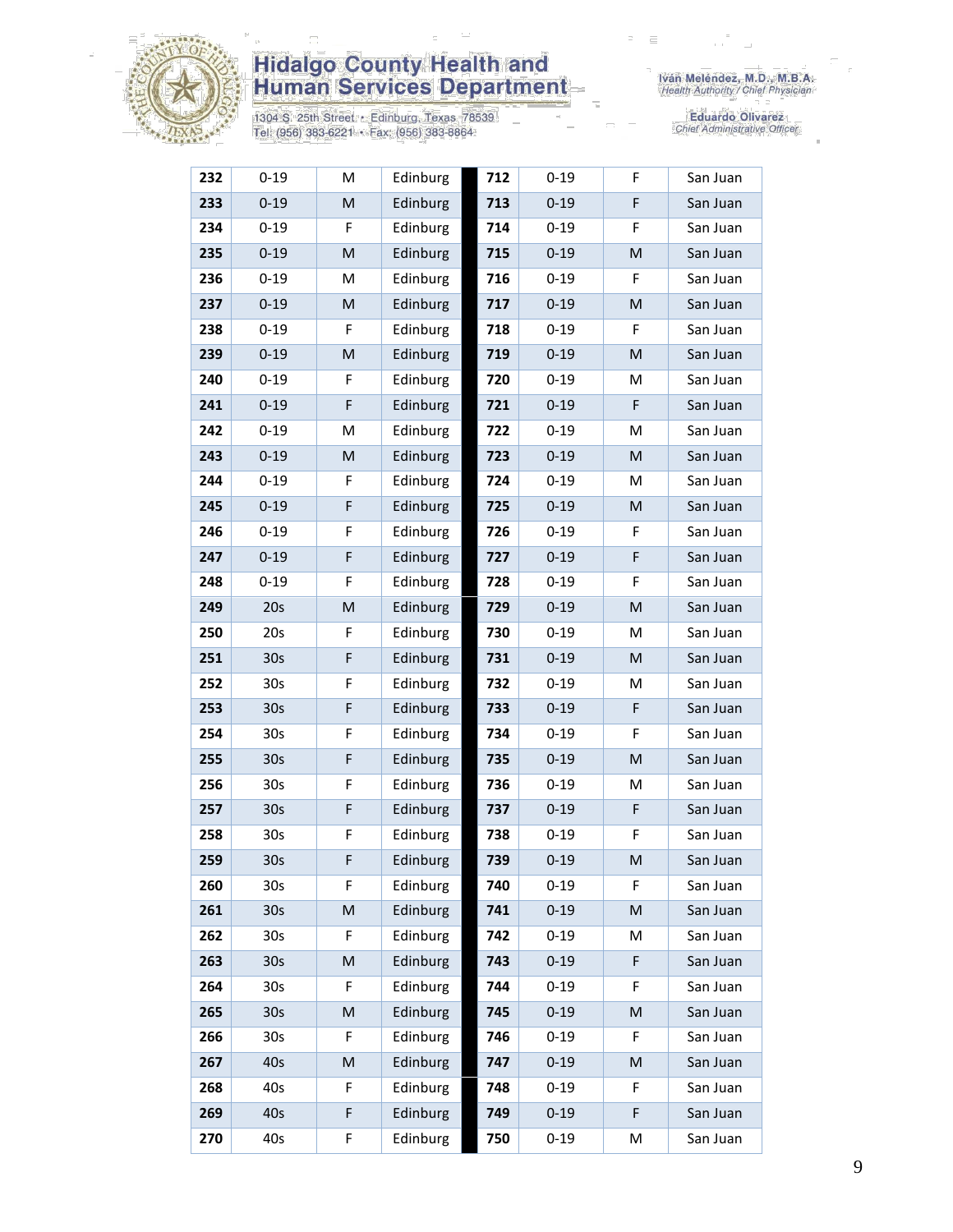

1304 S. 25th Street • Edinburg, Texas 78539<br>Tel: (956) 383-6221 • Fax: (956) 383-8864

| 271 | 40s             | M | Edinburg | 751 | $0 - 19$ | F | San Juan |
|-----|-----------------|---|----------|-----|----------|---|----------|
| 272 | 40s             | F | Edinburg | 752 | $0 - 19$ | F | San Juan |
| 273 | 40s             | F | Edinburg | 753 | $0 - 19$ | M | San Juan |
| 274 | 40s             | F | Edinburg | 754 | $0 - 19$ | F | San Juan |
| 275 | 40s             | M | Edinburg | 755 | $0 - 19$ | F | San Juan |
| 276 | 40s             | F | Edinburg | 756 | $0 - 19$ | M | San Juan |
| 277 | 40s             | M | Edinburg | 757 | $0 - 19$ | F | San Juan |
| 278 | 40s             | F | Edinburg | 758 | $0 - 19$ | F | San Juan |
| 279 | 40s             | F | Edinburg | 759 | $0 - 19$ | M | San Juan |
| 280 | 40s             | F | Edinburg | 760 | $0 - 19$ | F | San Juan |
| 281 | 40s             | F | Edinburg | 761 | $0 - 19$ | F | San Juan |
| 282 | 50s             | F | Edinburg | 762 | $0 - 19$ | M | San Juan |
| 283 | 50s             | F | Edinburg | 763 | $0 - 19$ | F | San Juan |
| 284 | 50s             | F | Edinburg | 764 | $0 - 19$ | F | San Juan |
| 285 | 50s             | M | Edinburg | 765 | $0 - 19$ | M | San Juan |
| 286 | 50s             | F | Edinburg | 766 | $0 - 19$ | F | San Juan |
| 287 | 50s             | M | Edinburg | 767 | $0 - 19$ | F | San Juan |
| 288 | 50s             | F | Edinburg | 768 | $0 - 19$ | M | San Juan |
| 289 | 50s             | M | Edinburg | 769 | $0 - 19$ | F | San Juan |
| 290 | 50s             | F | Edinburg | 770 | $0 - 19$ | F | San Juan |
| 291 | 50s             | F | Edinburg | 771 | $0 - 19$ | M | San Juan |
| 292 | 60s             | M | Edinburg | 772 | $0 - 19$ | F | San Juan |
| 293 | 60s             | F | Edinburg | 773 | $0 - 19$ | M | San Juan |
| 294 | 60s             | F | Edinburg | 774 | $0 - 19$ | F | San Juan |
| 295 | 60s             | F | Edinburg | 775 | $0 - 19$ | M | San Juan |
| 296 | $0 - 19$        | F | Hidalgo  | 776 | $0 - 19$ | M | San Juan |
| 297 | $0 - 19$        | F | Hidalgo  | 777 | $0 - 19$ | M | San Juan |
| 298 | $0 - 19$        | F | Hidalgo  | 778 | $0 - 19$ | F | San Juan |
| 299 | 20s             | F | Hidalgo  | 779 | $0 - 19$ | M | San Juan |
| 300 | 20s             | F | Hidalgo  | 780 | $0 - 19$ | Μ | San Juan |
| 301 | 30s             | F | Hidalgo  | 781 | $0 - 19$ | F | San Juan |
| 302 | 30 <sub>s</sub> | M | Hidalgo  | 782 | $0 - 19$ | M | San Juan |
| 303 | 30 <sub>s</sub> | F | Hidalgo  | 783 | $0 - 19$ | F | San Juan |
| 304 | 40s             | F | Hidalgo  | 784 | $0 - 19$ | F | San Juan |
| 305 | 50s             | F | Hidalgo  | 785 | $0 - 19$ | F | San Juan |
| 306 | 50s             | M | Hidalgo  | 786 | $0 - 19$ | F | San Juan |
| 307 | 60s             | M | Hidalgo  | 787 | $0 - 19$ | M | San Juan |
| 308 | $70+$           | F | Hidalgo  | 788 | $0 - 19$ | M | San Juan |
| 309 | $0 - 19$        | F | McAllen  | 789 | $0 - 19$ | M | San Juan |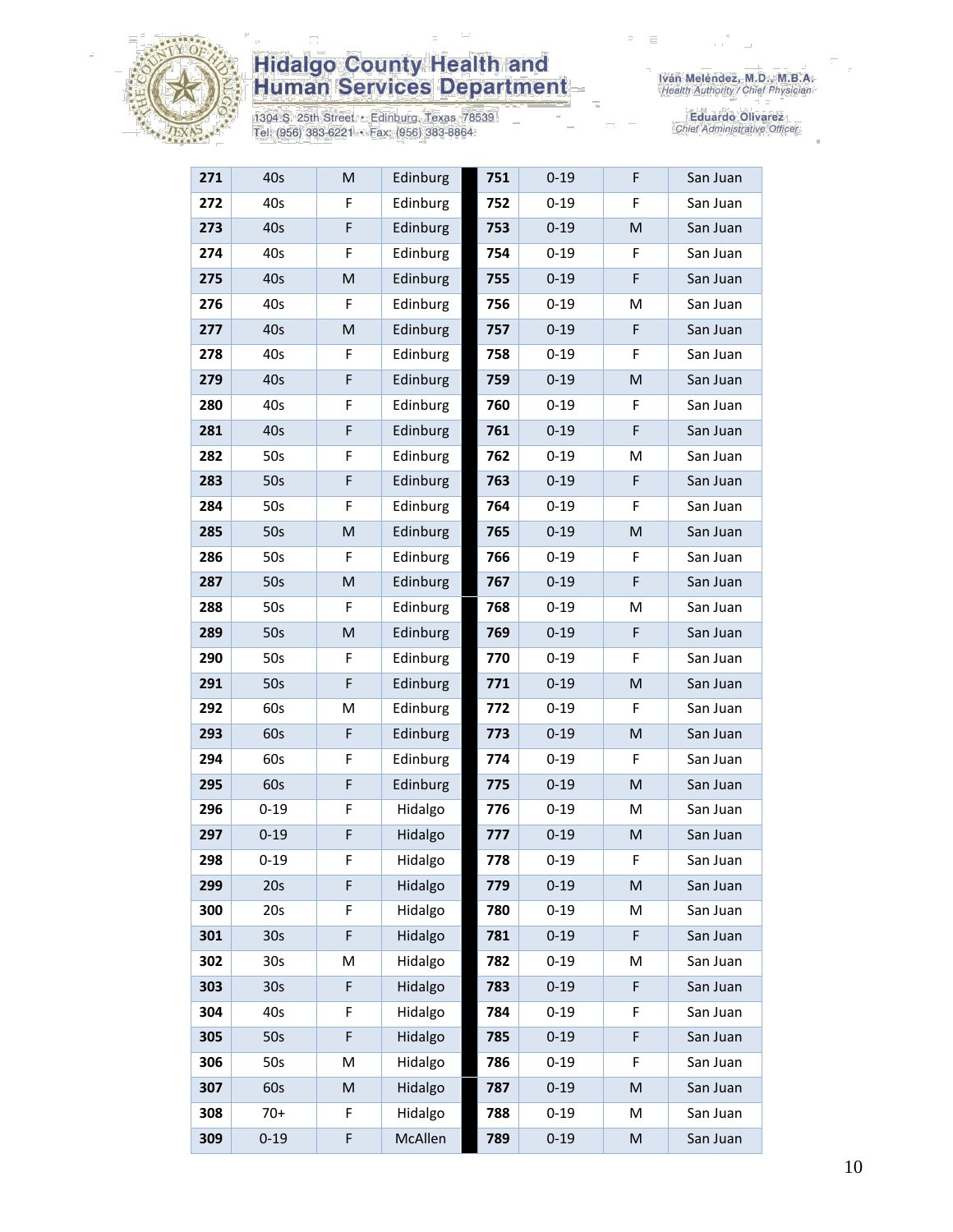

1304 S. 25th Street • Edinburg, Texas 78539<br>Tel: (956) 383-6221 • Fax: (956) 383-8864

| 310 | $0 - 19$ | M | McAllen | 790 | $0 - 19$ | M  | San Juan |
|-----|----------|---|---------|-----|----------|----|----------|
| 311 | $0 - 19$ | F | McAllen | 791 | $0 - 19$ | M  | San Juan |
| 312 | $0 - 19$ | F | McAllen | 792 | $0 - 19$ | F  | San Juan |
| 313 | $0 - 19$ | M | McAllen | 793 | $0 - 19$ | F  | San Juan |
| 314 | $0 - 19$ | M | McAllen | 794 | $0 - 19$ | M  | San Juan |
| 315 | $0 - 19$ | F | McAllen | 795 | $0 - 19$ | M  | San Juan |
| 316 | $0 - 19$ | M | McAllen | 796 | $0 - 19$ | M  | San Juan |
| 317 | $0 - 19$ | F | McAllen | 797 | $0 - 19$ | M  | San Juan |
| 318 | $0 - 19$ | F | McAllen | 798 | $0 - 19$ | M  | San Juan |
| 319 | $0 - 19$ | M | McAllen | 799 | $0 - 19$ | F  | San Juan |
| 320 | $0 - 19$ | F | McAllen | 800 | $0 - 19$ | F  | San Juan |
| 321 | $0 - 19$ | F | McAllen | 801 | $0 - 19$ | F  | San Juan |
| 322 | $0 - 19$ | F | McAllen | 802 | $0 - 19$ | M  | San Juan |
| 323 | $0 - 19$ | M | McAllen | 803 | $0 - 19$ | M  | San Juan |
| 324 | $0 - 19$ | F | McAllen | 804 | $0 - 19$ | M  | San Juan |
| 325 | $0 - 19$ | F | McAllen | 805 | $0 - 19$ | М  | San Juan |
| 326 | $0 - 19$ | M | McAllen | 806 | $0 - 19$ | F  | San Juan |
| 327 | $0 - 19$ | M | McAllen | 807 | $0 - 19$ | M  | San Juan |
| 328 | $0 - 19$ | M | McAllen | 808 | $0 - 19$ | F  | San Juan |
| 329 | $0 - 19$ | F | McAllen | 809 | $0 - 19$ | F  | San Juan |
| 330 | $0 - 19$ | F | McAllen | 810 | $0 - 19$ | F  | San Juan |
| 331 | $0 - 19$ | M | McAllen | 811 | $0 - 19$ | M  | San Juan |
| 332 | $0 - 19$ | M | McAllen | 812 | $0 - 19$ | M  | San Juan |
| 333 | $0 - 19$ | M | McAllen | 813 | $0 - 19$ | М  | San Juan |
| 334 | $0 - 19$ | M | McAllen | 814 | $0 - 19$ | M  | San Juan |
| 335 | $0 - 19$ | M | McAllen | 815 | $0 - 19$ | M  | San Juan |
| 336 | $0 - 19$ | M | McAllen | 816 | $0 - 19$ | M  | San Juan |
| 337 | $0 - 19$ | F | McAllen | 817 | $0 - 19$ | M  | San Juan |
| 338 | $0 - 19$ | F | McAllen | 818 | $0 - 19$ | M  | San Juan |
| 339 | $0 - 19$ | M | McAllen | 819 | $0 - 19$ | M  | San Juan |
| 340 | $0 - 19$ | Μ | McAllen | 820 | $0 - 19$ | F. | San Juan |
| 341 | $0 - 19$ | F | McAllen | 821 | $0 - 19$ | F  | San Juan |
| 342 | $0 - 19$ | F | McAllen | 822 | $0 - 19$ | F  | San Juan |
| 343 | $0 - 19$ | M | McAllen | 823 | $0 - 19$ | M  | San Juan |
| 344 | $0 - 19$ | F | McAllen | 824 | $0 - 19$ | F  | San Juan |
| 345 | $0 - 19$ | M | McAllen | 825 | $0 - 19$ | M  | San Juan |
| 346 | $0 - 19$ | М | McAllen | 826 | $0 - 19$ | М  | San Juan |
| 347 | $0 - 19$ | M | McAllen | 827 | $0 - 19$ | F. | San Juan |
| 348 | $0 - 19$ | M | McAllen | 828 | $0 - 19$ | M  | San Juan |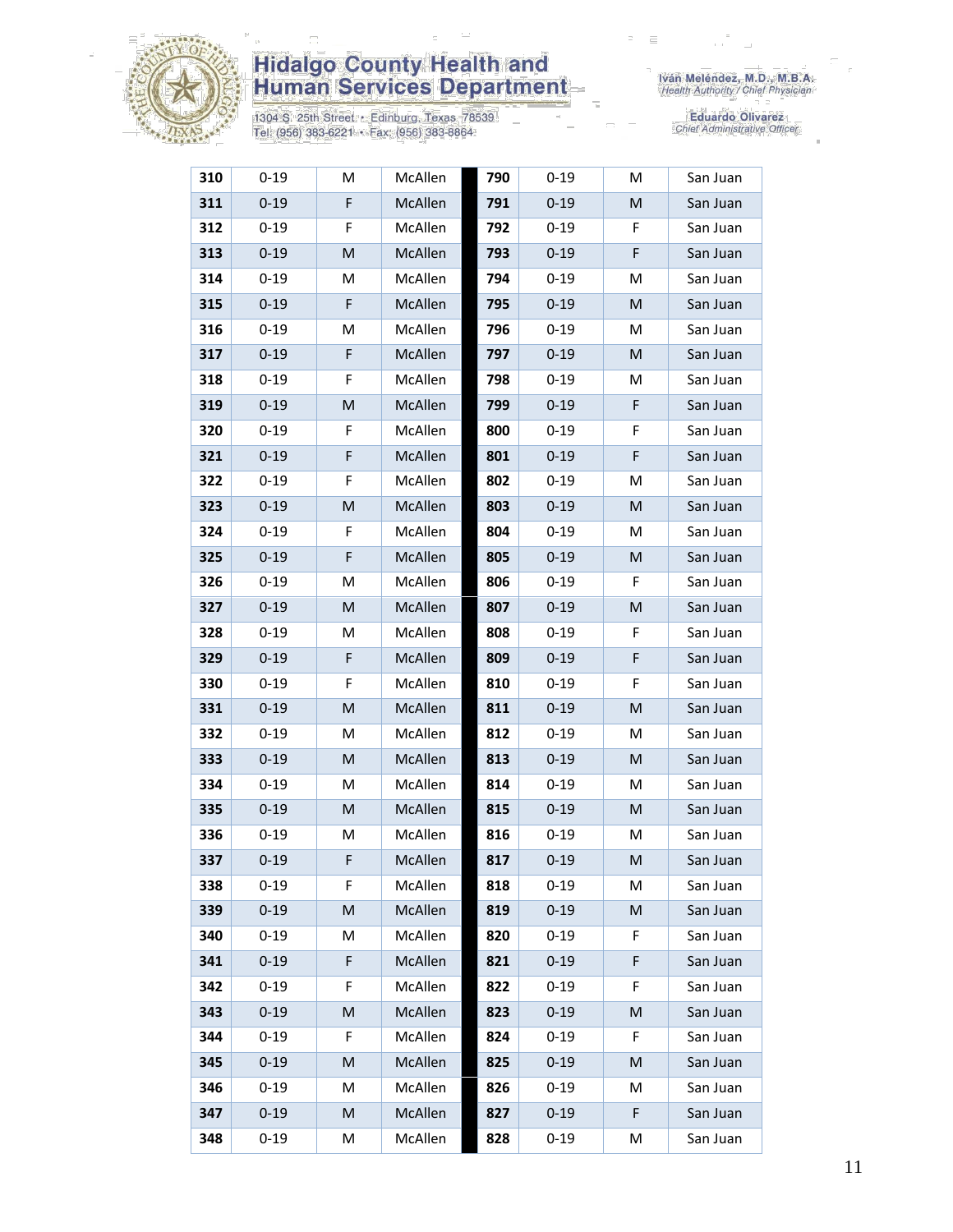

1304 S. 25th Street • Edinburg, Texas 78539<br>Tel: (956) 383-6221 • Fax: (956) 383-8864

| 349 | $0 - 19$        | M  | McAllen        | 829 | $0 - 19$ | M | San Juan |
|-----|-----------------|----|----------------|-----|----------|---|----------|
| 350 | $0 - 19$        | F  | McAllen        | 830 | $0 - 19$ | M | San Juan |
| 351 | $0 - 19$        | F  | McAllen        | 831 | $0 - 19$ | M | San Juan |
| 352 | $0 - 19$        | M  | McAllen        | 832 | $0 - 19$ | F | San Juan |
| 353 | $0 - 19$        | M  | McAllen        | 833 | $0 - 19$ | M | San Juan |
| 354 | $0 - 19$        | M  | McAllen        | 834 | $0 - 19$ | F | San Juan |
| 355 | $0 - 19$        | M  | McAllen        | 835 | $0 - 19$ | M | San Juan |
| 356 | $0 - 19$        | F  | McAllen        | 836 | $0 - 19$ | M | San Juan |
| 357 | $0 - 19$        | M  | McAllen        | 837 | $0 - 19$ | M | San Juan |
| 358 | $0 - 19$        | F  | <b>McAllen</b> | 838 | $0 - 19$ | F | San Juan |
| 359 | $0 - 19$        | M  | McAllen        | 839 | $0 - 19$ | F | San Juan |
| 360 | $0 - 19$        | M  | McAllen        | 840 | $0 - 19$ | м | San Juan |
| 361 | 20s             | F  | McAllen        | 841 | $0 - 19$ | F | San Juan |
| 362 | 20s             | M  | McAllen        | 842 | $0 - 19$ | м | San Juan |
| 363 | 20s             | F  | McAllen        | 843 | $0 - 19$ | M | San Juan |
| 364 | 20s             | F  | McAllen        | 844 | $0 - 19$ | F | San Juan |
| 365 | 20s             | M  | McAllen        | 845 | $0 - 19$ | F | San Juan |
| 366 | 30s             | F  | McAllen        | 846 | $0 - 19$ | F | San Juan |
| 367 | 30 <sub>s</sub> | F  | McAllen        | 847 | $0 - 19$ | M | San Juan |
| 368 | 40s             | F  | McAllen        | 848 | $0 - 19$ | м | San Juan |
| 369 | 40s             | F  | McAllen        | 849 | $0 - 19$ | M | San Juan |
| 370 | 40s             | F  | McAllen        | 850 | $0 - 19$ | F | San Juan |
| 371 | 40s             | M  | McAllen        | 851 | $0 - 19$ | М | San Juan |
| 372 | 40s             | F  | McAllen        | 852 | $0 - 19$ | м | San Juan |
| 373 | 40s             | M  | McAllen        | 853 | $0 - 19$ | M | San Juan |
| 374 | 40s             | M  | McAllen        | 854 | $0 - 19$ | F | San Juan |
| 375 | 50s             | F  | McAllen        | 855 | $0 - 19$ | M | San Juan |
| 376 | 50s             | M  | McAllen        | 856 | $0 - 19$ | м | San Juan |
| 377 | 50s             | F  | McAllen        | 857 | $0 - 19$ | M | San Juan |
| 378 | 50s             | M  | McAllen        | 858 | $0 - 19$ | F | San Juan |
| 379 | 50s             | F  | McAllen        | 859 | $0 - 19$ | M | San Juan |
| 380 | 60s             | F  | McAllen        | 860 | $0 - 19$ | F | San Juan |
| 381 | 60s             | F  | McAllen        | 861 | $0 - 19$ | M | San Juan |
| 382 | 60s             | М  | McAllen        | 862 | $0 - 19$ | M | San Juan |
| 383 | 60s             | M  | McAllen        | 863 | $0 - 19$ | М | San Juan |
| 384 | $70+$           | F  | McAllen        | 864 | $0 - 19$ | М | San Juan |
| 385 | 20s             | M  | Mercedes       | 865 | $0 - 19$ | M | San Juan |
| 386 | $0 - 19$        | F. | Mission        | 866 | 20s      | F | San Juan |
| 387 | $0 - 19$        | M  | Mission        | 867 | 20s      | M | San Juan |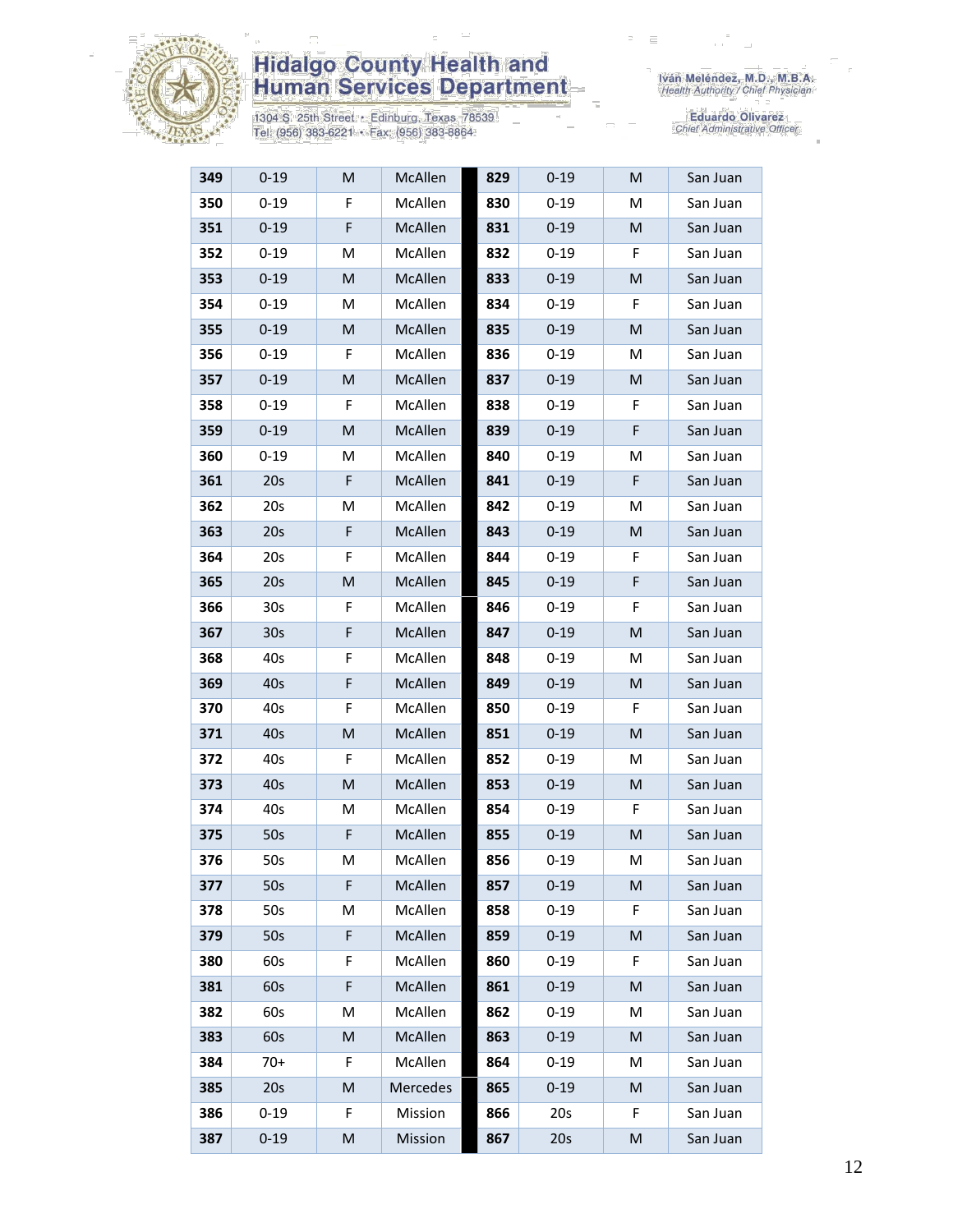

1304 S. 25th Street • Edinburg, Texas 78539<br>Tel: (956) 383-6221 • Fax: (956) 383-8864

| 388 | $0 - 19$        | F | Mission | 868 | 20s             | F  | San Juan |
|-----|-----------------|---|---------|-----|-----------------|----|----------|
| 389 | $0 - 19$        | M | Mission | 869 | 20s             | M  | San Juan |
| 390 | 20s             | F | Mission | 870 | 20s             | F  | San Juan |
| 391 | 20s             | F | Mission | 871 | 20s             | F  | San Juan |
| 392 | 30 <sub>s</sub> | F | Mission | 872 | 20s             | F  | San Juan |
| 393 | 30 <sub>s</sub> | F | Mission | 873 | 20s             | M  | San Juan |
| 394 | 30 <sub>s</sub> | F | Mission | 874 | 20s             | F  | San Juan |
| 395 | 30 <sub>s</sub> | M | Mission | 875 | 20s             | M  | San Juan |
| 396 | 30 <sub>s</sub> | M | Mission | 876 | 20s             | F  | San Juan |
| 397 | 30 <sub>s</sub> | F | Mission | 877 | 30 <sub>s</sub> | M  | San Juan |
| 398 | 30s             | M | Mission | 878 | 30 <sub>s</sub> | F  | San Juan |
| 399 | 30 <sub>s</sub> | M | Mission | 879 | 30 <sub>s</sub> | M  | San Juan |
| 400 | 30s             | M | Mission | 880 | 30 <sub>s</sub> | F  | San Juan |
| 401 | 30 <sub>s</sub> | M | Mission | 881 | 30 <sub>s</sub> | F  | San Juan |
| 402 | 40s             | F | Mission | 882 | 30 <sub>s</sub> | F  | San Juan |
| 403 | 40s             | F | Mission | 883 | 30 <sub>s</sub> | F  | San Juan |
| 404 | 40s             | F | Mission | 884 | 30 <sub>s</sub> | F  | San Juan |
| 405 | 40s             | M | Mission | 885 | 30 <sub>s</sub> | M  | San Juan |
| 406 | $70+$           | M | Mission | 886 | 30 <sub>s</sub> | M  | San Juan |
| 407 | $0 - 19$        | M | Pharr   | 887 | 30 <sub>s</sub> | F  | San Juan |
| 408 | $0 - 19$        | F | Pharr   | 888 | 30 <sub>s</sub> | F  | San Juan |
| 409 | $0 - 19$        | M | Pharr   | 889 | 30 <sub>s</sub> | M  | San Juan |
| 410 | $0 - 19$        | M | Pharr   | 890 | 30 <sub>s</sub> | F  | San Juan |
| 411 | $0 - 19$        | F | Pharr   | 891 | 30 <sub>s</sub> | M  | San Juan |
| 412 | $0 - 19$        | F | Pharr   | 892 | 30 <sub>s</sub> | F  | San Juan |
| 413 | $0 - 19$        | F | Pharr   | 893 | 30 <sub>s</sub> | F  | San Juan |
| 414 | $0 - 19$        | M | Pharr   | 894 | 30s             | F  | San Juan |
| 415 | $0 - 19$        | M | Pharr   | 895 | 30s             | M  | San Juan |
| 416 | $0 - 19$        | M | Pharr   | 896 | 30 <sub>s</sub> | F  | San Juan |
| 417 | $0 - 19$        | F | Pharr   | 897 | 30 <sub>s</sub> | F  | San Juan |
| 418 | $0 - 19$        | F | Pharr   | 898 | 40s             | M  | San Juan |
| 419 | $0 - 19$        | M | Pharr   | 899 | 40s             | M  | San Juan |
| 420 | $0 - 19$        | F | Pharr   | 900 | 40s             | F  | San Juan |
| 421 | $0 - 19$        | F | Pharr   | 901 | 40s             | F  | San Juan |
| 422 | $0 - 19$        | M | Pharr   | 902 | 40s             | F  | San Juan |
| 423 | $0 - 19$        | M | Pharr   | 903 | 40s             | M  | San Juan |
| 424 | $0 - 19$        | М | Pharr   | 904 | 40s             | M  | San Juan |
| 425 | $0 - 19$        | F | Pharr   | 905 | 40s             | M  | San Juan |
| 426 | $0 - 19$        | M | Pharr   | 906 | 40s             | F. | San Juan |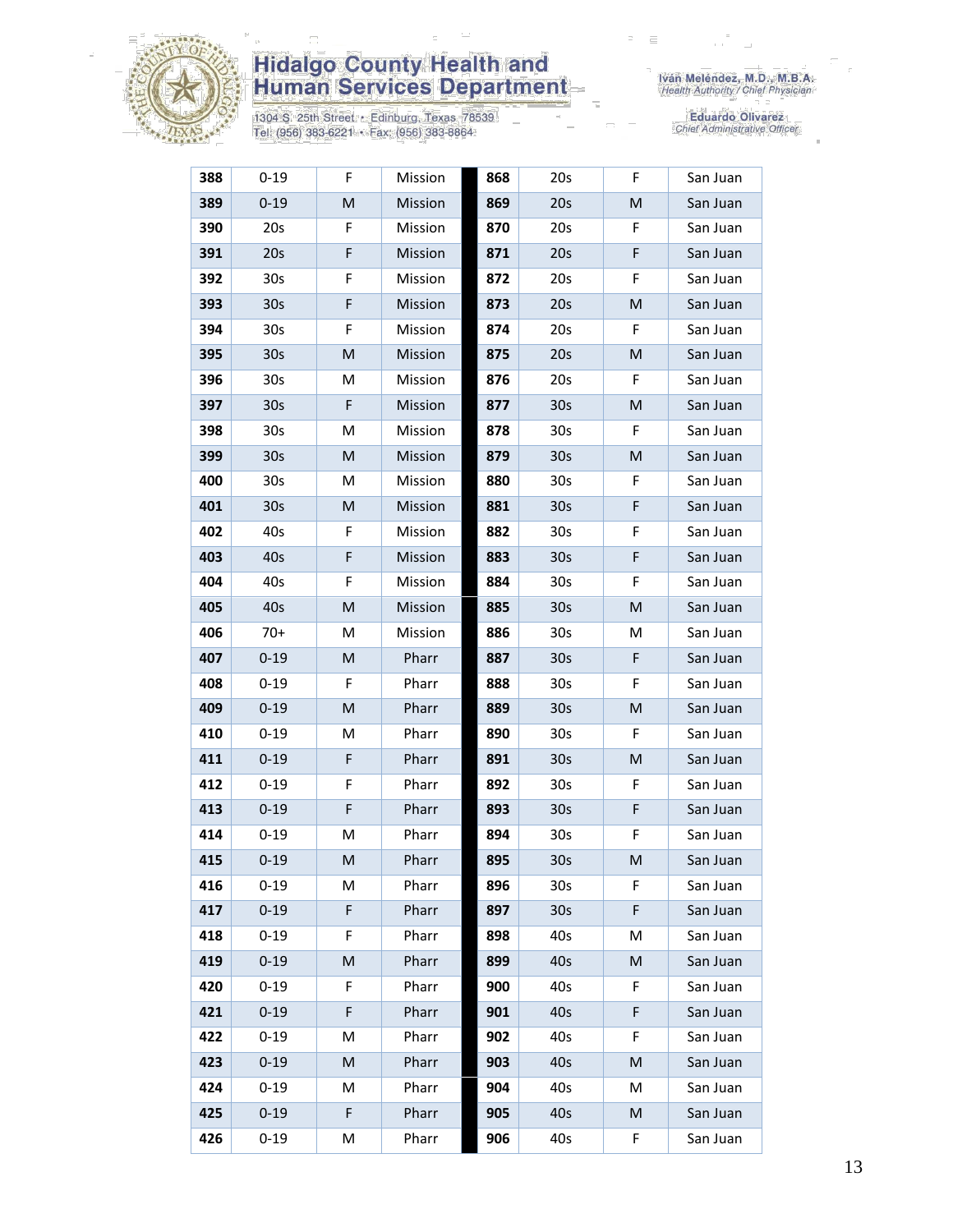

1304 S. 25th Street • Edinburg, Texas 78539<br>Tel: (956) 383-6221 • Fax: (956) 383-8864

| 427 | $0 - 19$ | M | Pharr | 907 | 40s   | F  | San Juan |
|-----|----------|---|-------|-----|-------|----|----------|
| 428 | $0 - 19$ | F | Pharr | 908 | 40s   | F  | San Juan |
| 429 | $0 - 19$ | M | Pharr | 909 | 40s   | F  | San Juan |
| 430 | $0 - 19$ | M | Pharr | 910 | 40s   | F  | San Juan |
| 431 | $0 - 19$ | M | Pharr | 911 | 40s   | F  | San Juan |
| 432 | $0 - 19$ | F | Pharr | 912 | 40s   | F  | San Juan |
| 433 | $0 - 19$ | F | Pharr | 913 | 40s   | F  | San Juan |
| 434 | $0 - 19$ | М | Pharr | 914 | 40s   | M  | San Juan |
| 435 | $0 - 19$ | M | Pharr | 915 | 40s   | F  | San Juan |
| 436 | $0 - 19$ | М | Pharr | 916 | 40s   | F  | San Juan |
| 437 | $0 - 19$ | F | Pharr | 917 | 40s   | F  | San Juan |
| 438 | $0 - 19$ | F | Pharr | 918 | 50s   | F  | San Juan |
| 439 | $0 - 19$ | M | Pharr | 919 | 50s   | F  | San Juan |
| 440 | $0 - 19$ | М | Pharr | 920 | 50s   | М  | San Juan |
| 441 | $0 - 19$ | M | Pharr | 921 | 50s   | F  | San Juan |
| 442 | $0 - 19$ | F | Pharr | 922 | 50s   | F  | San Juan |
| 443 | $0 - 19$ | F | Pharr | 923 | 50s   | F  | San Juan |
| 444 | $0 - 19$ | M | Pharr | 924 | 50s   | M  | San Juan |
| 445 | $0 - 19$ | M | Pharr | 925 | 50s   | M  | San Juan |
| 446 | $0 - 19$ | М | Pharr | 926 | 50s   | F  | San Juan |
| 447 | $0 - 19$ | M | Pharr | 927 | 50s   | F  | San Juan |
| 448 | $0 - 19$ | М | Pharr | 928 | 50s   | F  | San Juan |
| 449 | $0 - 19$ | M | Pharr | 929 | 50s   | F  | San Juan |
| 450 | $0 - 19$ | M | Pharr | 930 | 50s   | M  | San Juan |
| 451 | $0 - 19$ | F | Pharr | 931 | 50s   | F  | San Juan |
| 452 | $0 - 19$ | F | Pharr | 932 | 50s   | F  | San Juan |
| 453 | $0 - 19$ | F | Pharr | 933 | 50s   | F  | San Juan |
| 454 | $0 - 19$ | M | Pharr | 934 | 60s   | M  | San Juan |
| 455 | $0 - 19$ | F | Pharr | 935 | 60s   | M  | San Juan |
| 456 | $0 - 19$ | F | Pharr | 936 | 60s   | M  | San Juan |
| 457 | $0 - 19$ | F | Pharr | 937 | 60s   | F  | San Juan |
| 458 | $0 - 19$ | М | Pharr | 938 | 60s   | F. | San Juan |
| 459 | $0 - 19$ | M | Pharr | 939 | 60s   | F  | San Juan |
| 460 | $0 - 19$ | F | Pharr | 940 | 60s   | F  | San Juan |
| 461 | $0 - 19$ | F | Pharr | 941 | 60s   | F  | San Juan |
| 462 | $0 - 19$ | М | Pharr | 942 | 60s   | F  | San Juan |
| 463 | $0 - 19$ | M | Pharr | 943 | $70+$ | F  | San Juan |
| 464 | $0 - 19$ | М | Pharr | 944 | $70+$ | М  | San Juan |
| 465 | $0 - 19$ | F | Pharr | 945 | $70+$ | M  | San Juan |